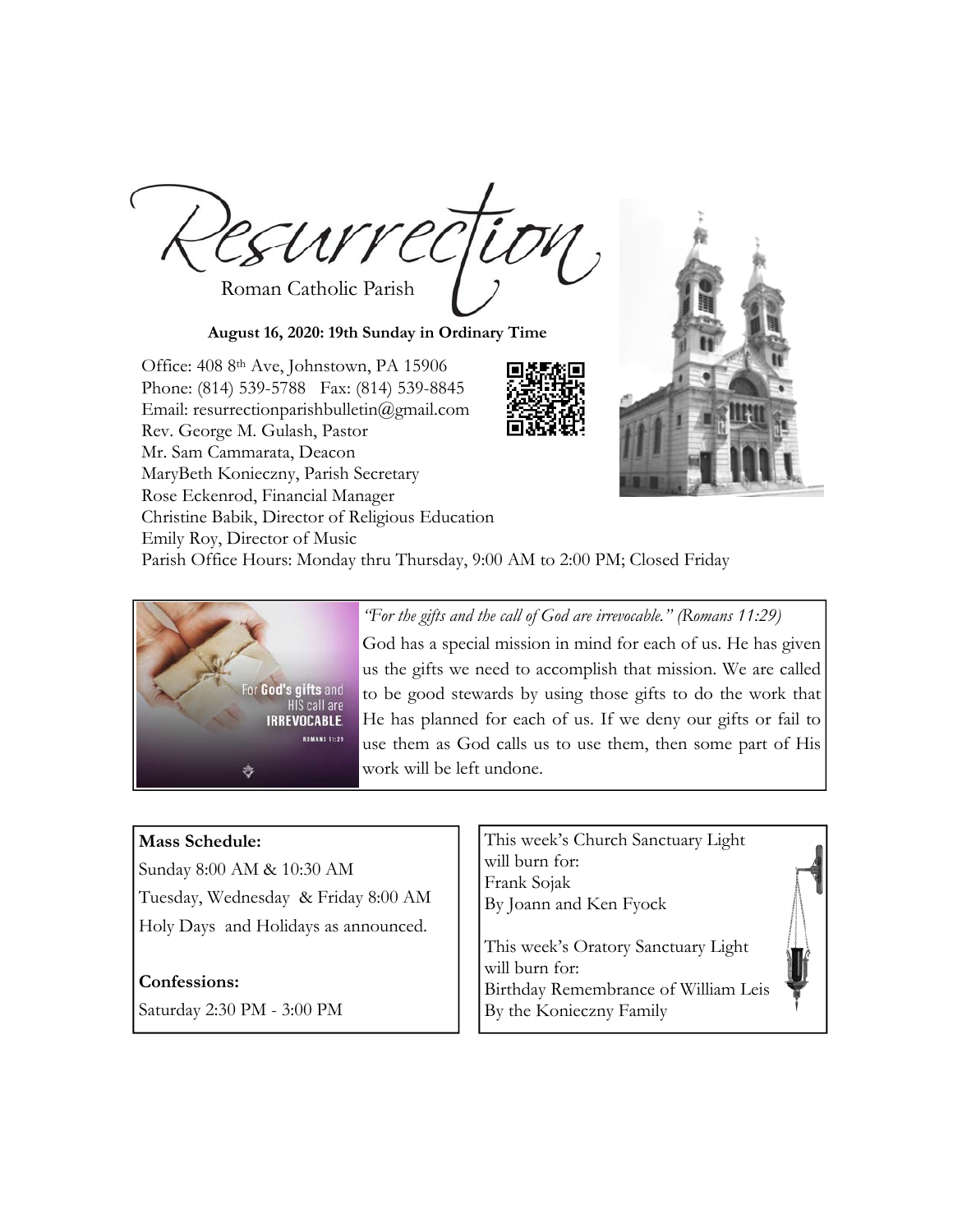## **WEEKLY MASS SCHEDULE ‐ SUNDAY, AUGUST 16, 2020 ‐ 20TH SUNDAY IN ORDINARY TIME**

| <b>DATE</b>                                                        | <b>TIME</b>                | <b>INTENTION</b>                                                                                                                |
|--------------------------------------------------------------------|----------------------------|---------------------------------------------------------------------------------------------------------------------------------|
| Sunday, August 16<br>20th Sunday in Ordinary Time                  | 8:00 AM<br>10:30 AM        | Edward, Margaret, Mary Frances and Mark Holbay<br>By Family<br>5th Anniversary Remembrance of Sue Ann Gorman<br>By Husband, Ray |
| Monday, August 17                                                  | <b>NO MASS</b><br>12:15 PM | Rosary (Oratory)                                                                                                                |
| Tuesday, August 18                                                 | 8:00 AM                    | John Swarney By Children                                                                                                        |
| <b>Wednesday, August 19</b><br>St. John Eudes                      | 8:00 AM                    | Frank Sojak<br>By Wife, MaryAnn and Family                                                                                      |
| Thursday, August 20<br>St. Bernard                                 | <b>NO MASS</b>             |                                                                                                                                 |
| Friday, August 21<br>$St.$ Pius $X$                                | 8:00 AM<br>12:15 PM        | James W. Murray<br>By Al and Dot Reznak<br>Rosary (Oratory)                                                                     |
| Saturday, August 22<br>The Queenship of the Blessed<br>Virgin Mary | <b>NO MASS</b>             |                                                                                                                                 |
| Sunday, August 23<br>21st Sunday in Ordinary Time                  | 8:00 AM<br>10:30 AM        | Mary Louise Mical By Bill and Sandy Karas<br>Helen "Honey" Venglarchik By Theresa Conway                                        |



**WEEKLY CONTRIBUTIONS:** Envelope Holders: Adult: 451 Children: 15 Total: 466 August 9, 2020 Weekly Envelopes Used: Adults: 165 Children: 14 Total: 179 Weekly Offertory Envelopes Adults: \$5,234.01 Child: \$38.00 Total: \$5,269.01 Loose: \$48.43 Candles: \$24.00 Poor Box: \$23.00 Assumption: \$162.00 Build. and Maint.: \$141.00 Utilities: \$98.00 Donations: \$215.00

TOTAL COLLECTION: \$5,980.44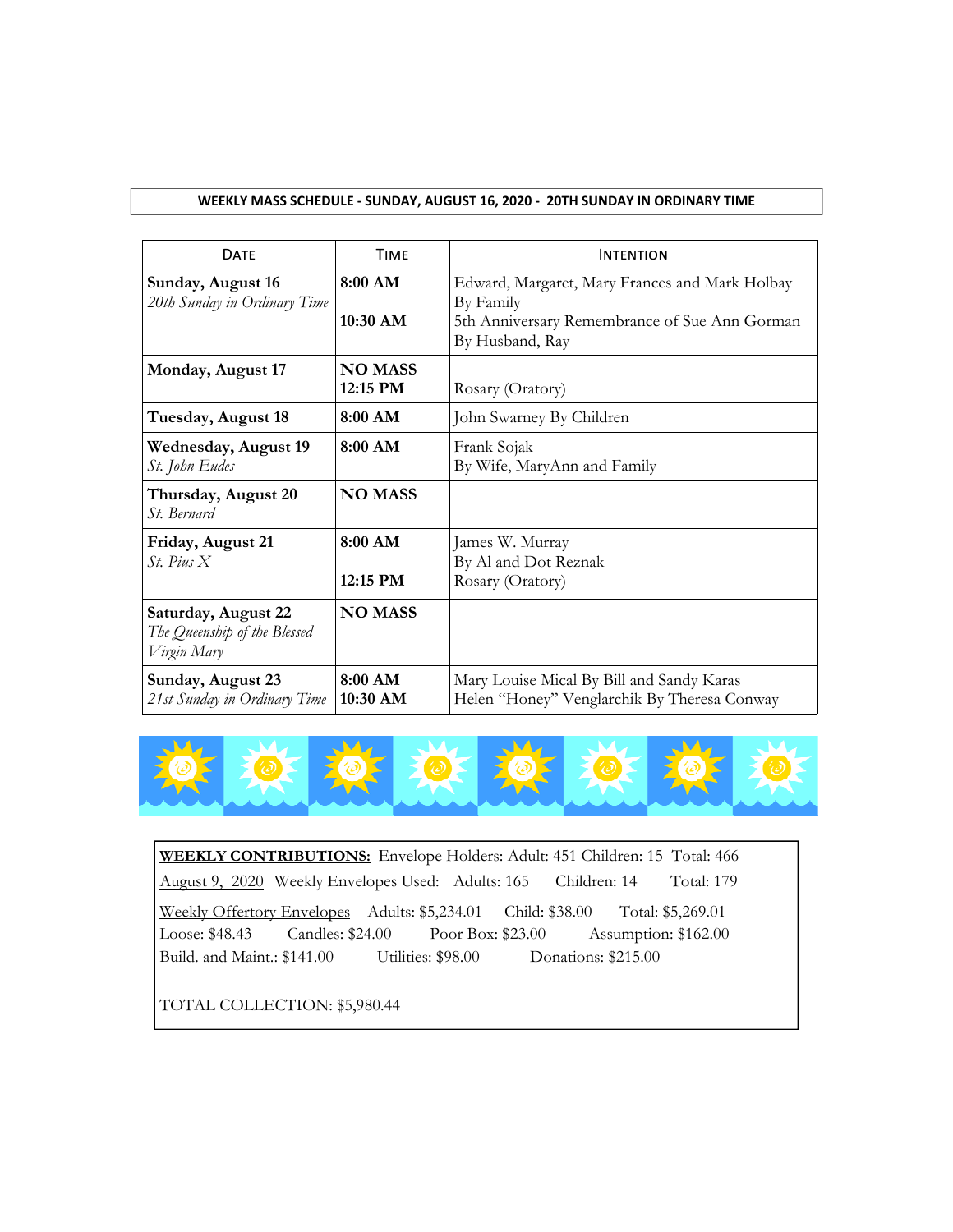# **Resurrection Parish Calendar of Events**

**Monday thru Thursday, Aug. 17 thru Aug. 20** Candy and Supplies Sale The Sweet Shoppe Mon., Wed. and Thurs., 9:00 AM to 2:00 PM;

Tues., 12:00 PM to 5:00 PM

**Tuesday, Aug. 25** Parish Council Meeting 6:30 PM Oratory Hall

**THE SWEET SHOPPE (539-6502): You have heard of "Christmas Parish Mews...** IT IS SWELL SHOOLS - Candy and supplies will be sold in July" how about "Easter in August." Candy and supplies will be as at discounted prices, 10% to 50% off. **We will be open August 17-20. Hours will be as follows: 9:00 AM to 2:00 PM on Mon., Wed., and Thurs. and Noon to 5:00 PM on Tues..** You must wear face masks and practice social distancing.

**THE PARISH COUNCIL** will meet on **Tue., Aug. 25** at 6:30 PM in the **Oratory Hall**. Parishioners are welcome. We will ensure everyone's safety by social distancing.

**THE PARISH OFFICE CONTINUES TO BE CLOSED TO THE PUBLIC.** To speak to someone from the Parish Office, call 814-539-5788.

**LABOR DAY SPECIAL:** Thank you for helping to sell the Labor Day Special Tickets. If you still have tickets out please return your stubs and money as soon as possible. If you are having difficulty selling any of your tickets, please contact Chris Falduto at 535-1054.

**MASS SCHEDULE:** Even though there is currently no obligation to attend Mass, our normal weekly Mass schedule has resumed, Sundays at 8:00 AM and 10:30 AM; Tuesday, Wednesday and Friday at 8:00 AM. We will have limited seating to ensure social distancing. If you would like to attend WEEKEND MASS, you are asked to PLEASE call MaryBeth to make a reservation at the Parish Office, 539-5788, ext. 4, **Monday thru Thursday, 9:00**  AM to 2:00 PM (Reminder...Parish Office is closed on Friday). If you leave a message, please be sure to leave the Mass you would like to attend and the number of people who will be attending. No reservation is needed for weekday Masses. Reminder, masks must be worn and may only be removed to receive Holy Communion.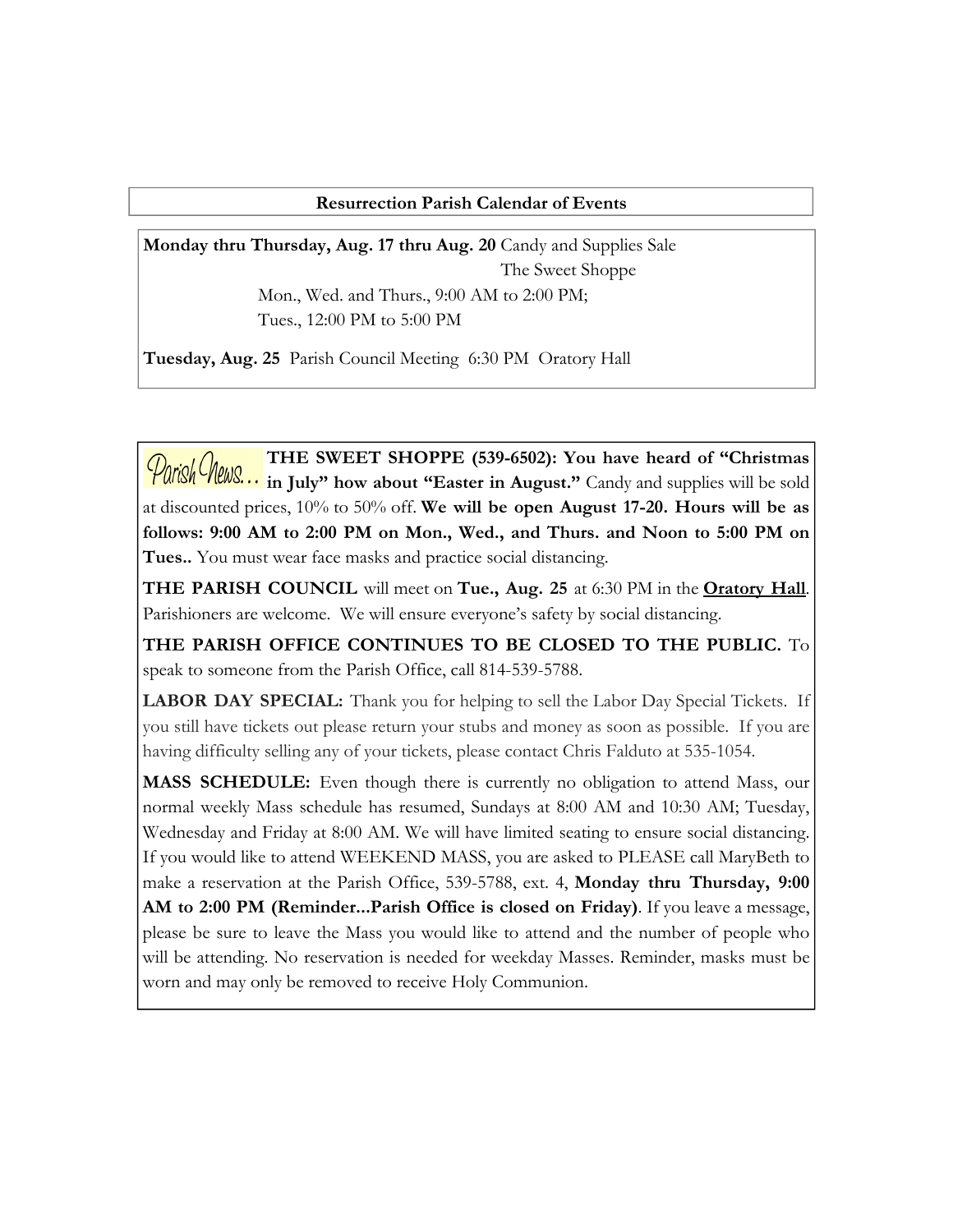ARISE: Our Arise sessions will be different this year. Each group leader will decide what will work best for their group; meetings in person, via zoom, or another method. I will be ordering books soon. Any questions, call Barb Dryzal, 536-3961.

**THE ORATORY** is open to the public on Mondays and Fridays from Noon until 1:00 PM for recitation of the ROSARY. Please remember to wear your masks if attending. We will also practice social distancing. A schedule of Rosary Leaders is as follows:

# **Monday Friday**

Aug. 24 - Fran Findley Aug. 28 - Janet Yuras Aug. 31 - Deacon Sam Sept. 4 - Pat Barrett

Aug. 17 - Phil Skala Aug. 21 - Diane Ashbridge



PARENTS/GUARDIANS, we are all aware this year has given us Religious<sup>4</sup> many challenges. Looking ahead to the fall, Religious Education will be be-**Education** ginning again. We realize you have had many discussions with regard to masks, social distancing and other concerns. Many of those same concerns are going to be part of our religious education program. We realize that we may be under restrictions beyond our control. Plans for this year for K-8, we will be using a familybased approach that can work smoothly if we are interrupted again. We will meet on a monthly basis and instruct parents on that month's lesson. Our grades 9-11 young people will be using a text/video series. They will also meet on a monthly basis. Registration will be \$20 per child, which will basically cover the cost of the new books. Registration Forms can be found on the Resurrection Parish website or at the Parish Office. Please fill out the registration form & return to the Parish office or in the collection by August 26. Please register as soon as possible.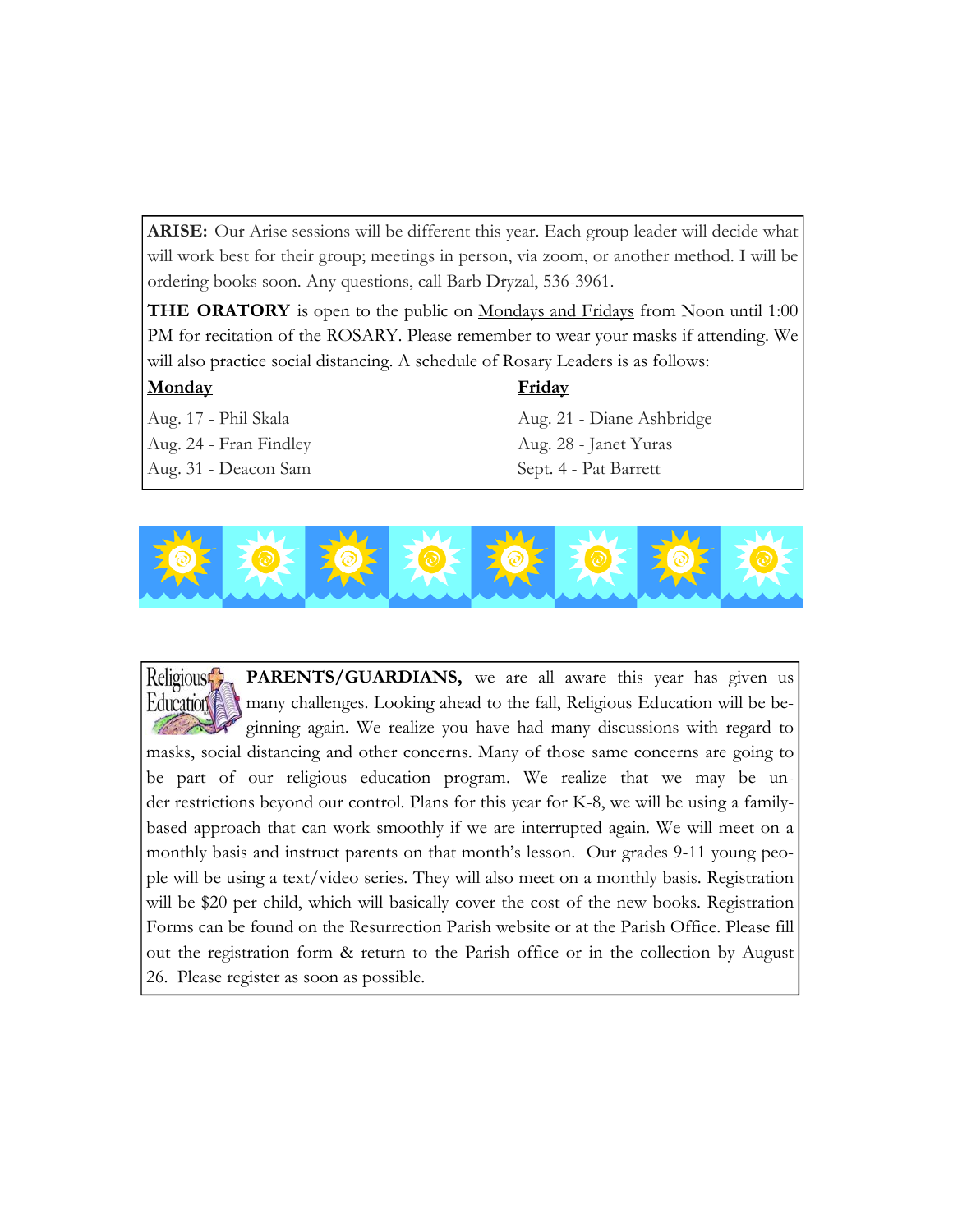



**GOLF OUTING:** High Fives Nonprofit Foundation is sponsoring their 3rd annual Push ForeWard Golf Outing on Sat., Sept. 12 at Windber Country Club continuing their mission and goal of "paying it forward" for those who have suffered life-altering injuries. Regis-

tration/lunch begins at 11:00 AM followed by 1:00 PM shotgun 4-man scramble (rain or shine.) Dinner and prizes will begin at 6:00 PM. To register or for more information please contact Hillary Romano at pushforward@gmail.com or 814-244-2926.

**ANNUAL WEDDING ANNIVERSARY LITURGY:** Bishop Mark Bartchak and the Family Life Office cordially invite all couples celebrating 1, 5, 10, 25, 40, 50, 55, and 60+ Wedding Anniversary in 2020 (and their families) to attend the Annual Wedding Anniversary Liturgy. Couples may attend Sunday, Sept. 13 in Altoona at the Cathedral of the Blessed Sacrament or **Sunday, Sept. 20 in Johnstown at St. John Gualbert Cathedral.**  Both locations are handicap accessible. Both liturgies begin at 2:00 PM. Refreshments/ snacks will be available after the Mass for anniversary couples and their families. **Reservations must be made through your parish by August 19.**

**OUTDOOR MASS** will be celebrated at Holy Cross Cemetery in Jerome each Sunday evening at 6:00 PM, concluding on September 6. Holy Cross Cemetery is located right off Route 219 (when exiting the Jerome exit of Route 219, make a right onto Route 601, make another right onto Maple Springs Road (right across from Dollar General Store), go around a sharp turn. The cemetery is straight ahead on your left just after Maple Spring Church of the Brethren). In case of inclement weather, Mass will be celebrated at St. Anne Church in Davidsville. The Mass is a collaborative effort between the parishes in Central City, Boswell and Davidsville. All are welcome.

**PRO LIFE VIGIL:** Every Thursday from 3:00 PM - 4:00 PM we hold a prayer vigil across from the Franklin Street Planned Parenthood facility here in Johnstown. For more information, call Gale at 539-0155.